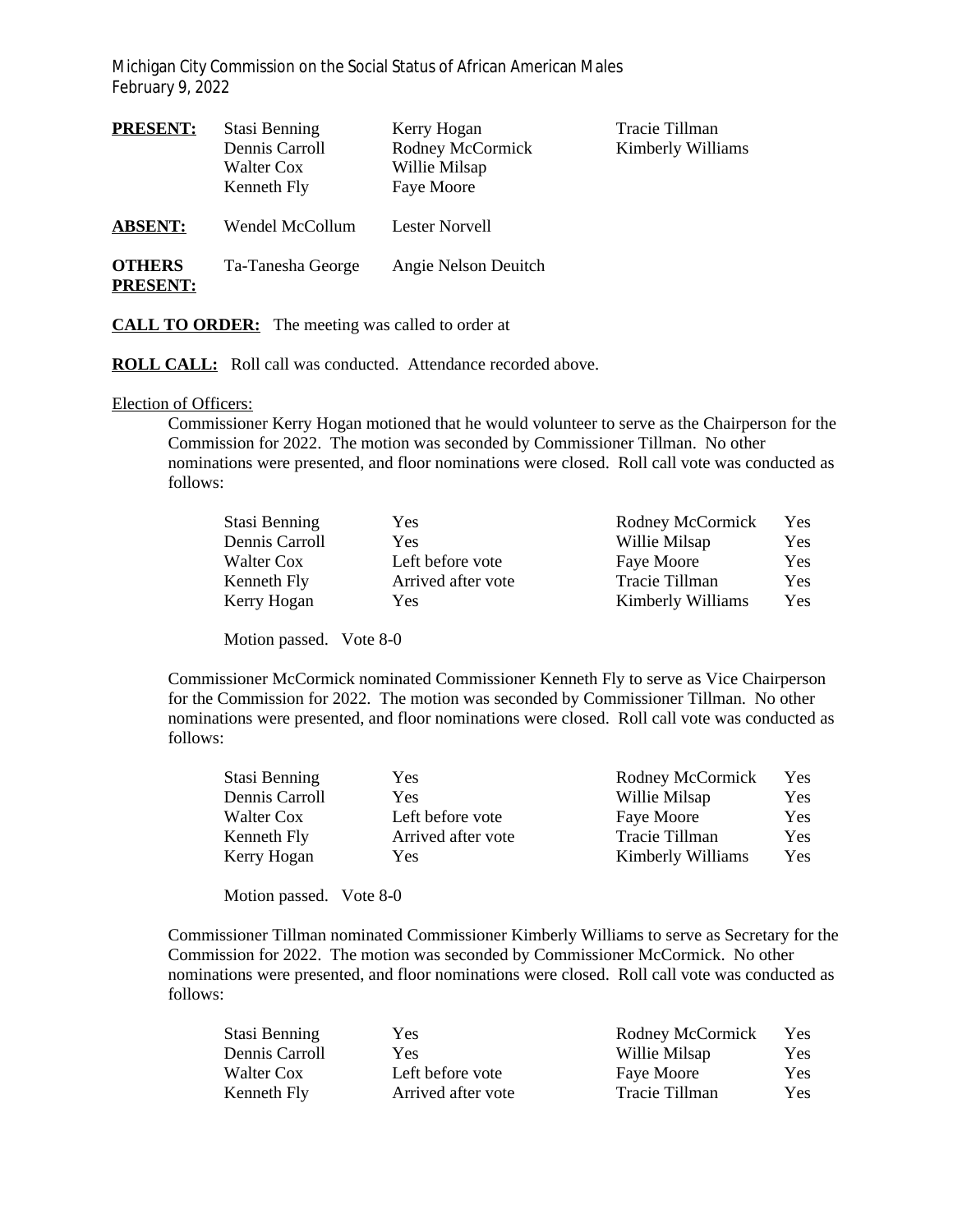Michigan City Commission on the Social Status of African American Males February 9, 2022

| Kerry Hogan             | <b>Yes</b> | Kimberly Williams | Yes- |
|-------------------------|------------|-------------------|------|
| Motion passed. Vote 8-0 |            |                   |      |

Commissioner McCormick nominated Commissioner Stasi Benning to serve as Treasurer for the Commission for 2022. The motion was seconded by Commissioner Hogan. No other nominations were presented, and floor nominations were closed. Roll call vote was conducted as follows:

| Yes.               | Rodney McCormick  | Yes        |
|--------------------|-------------------|------------|
| Yes.               | Willie Milsap     | Yes        |
| Left before vote   | Faye Moore        | <b>Yes</b> |
| Arrived after vote | Tracie Tillman    | Yes.       |
| Yes                | Kimberly Williams | <b>Yes</b> |
|                    |                   |            |

Motion passed. Vote 8-0

## **APPROVAL OF MINUTES:**

Commissioner Hogan motioned to approve the minutes from the January 2022 meeting. The motion was seconded by Commissioner Milsap. Roll Call vote was conducted as follows:

| Stasi Benning     | Yes                | Rodney McCormick | Yes        |
|-------------------|--------------------|------------------|------------|
| Dennis Carroll    | Yes                | Willie Milsap    | Yes        |
| Walter Cox        | Left before vote   | Tracie Tillman   | <b>Yes</b> |
| Faye Moore        | Abstained          |                  |            |
| Kimberly Williams | Abstained          |                  |            |
| Kenneth Fly       | Arrived after vote |                  |            |
| Kerry Hogan       | Yes                |                  |            |

Motion passed. Vote 6-0-2

## **TREASURER'S REPORT:**

Commissioner McCormick motioned to accept the Treasurer's report sent with January 2022 minutes. The motion was seconded by Commissioner Hogan. Roll Call vote was conducted as follows:

| Yes.               | Rodney McCormick | Yes |
|--------------------|------------------|-----|
| Yes                | Willie Milsap    | Yes |
| Left before vote   | Tracie Tillman   | Yes |
| Abstained          |                  |     |
| Abstained          |                  |     |
| Arrived after vote |                  |     |
| <b>Yes</b>         |                  |     |
|                    |                  |     |

Motion passed. Vote 6-0-2